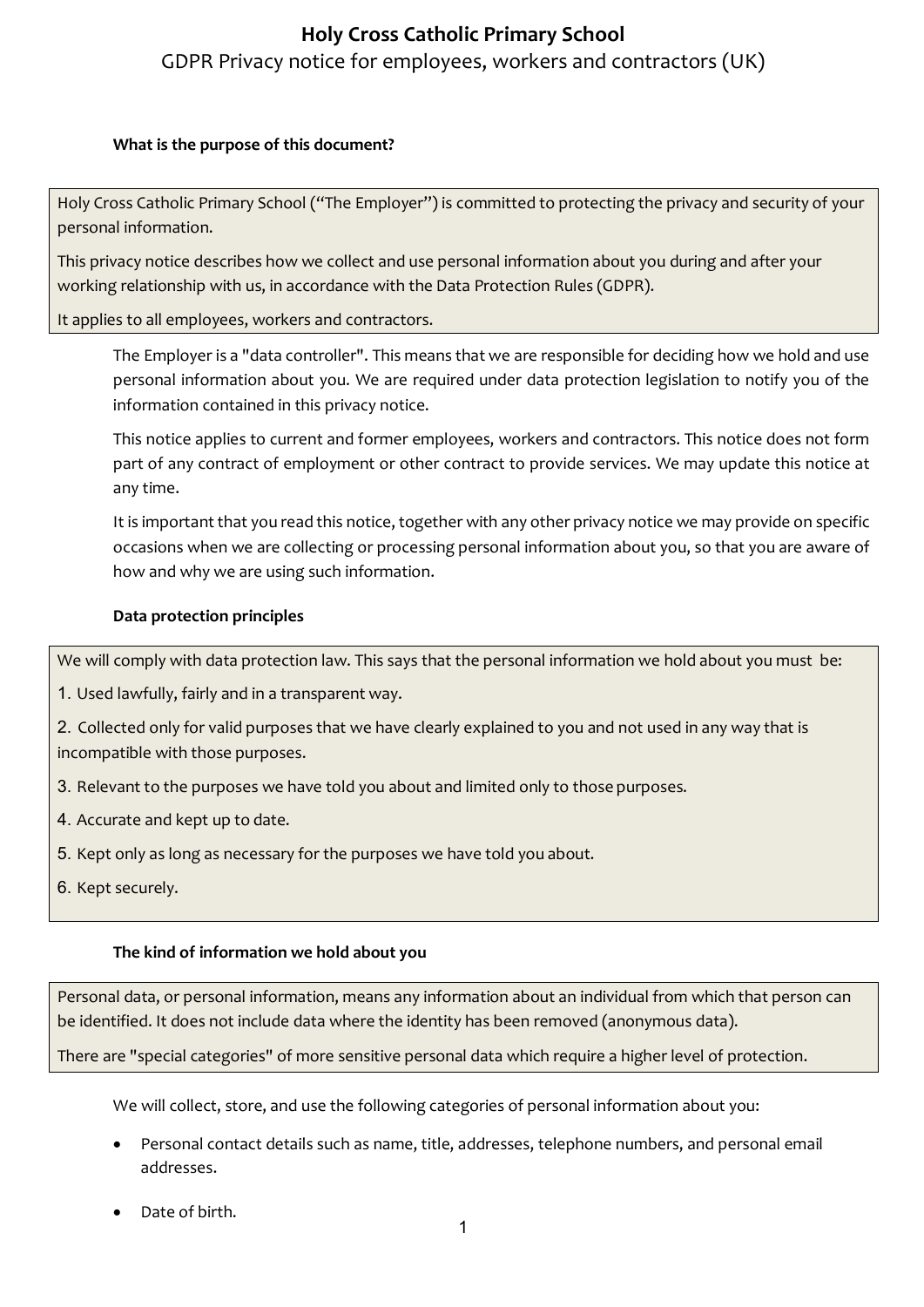## **Holy Cross Catholic Primary School**

GDPR Privacy notice for employees, workers and contractors (UK)

- Gender
- Marital status and dependants
- Next of kin and emergency contact information
- National Insurance number
- Bank account details, payroll records and tax status information
- Salary, annual leave, pension and benefits information.
- Start date
- Location of employment or workplace
- Copy of passport, driving licence or birth certificate
- Recruitment information (including copies of right to work documentation, references and other information included in a CV or cover letter or as part of the application process)
- Employment records (including job titles, work history, working hours, training records and professional memberships)
- Compensation history
- Performance information including attendance
- Disciplinary and grievance information
- CCTV footage and other information obtained through electronic means such as ID access records
- Information about your use of our information and communications systems
- Photographs

We may also collect, store and use the following "special categories" of more sensitive personal information:

- Information about your race or ethnicity, religious beliefs, sexual orientation and political opinions
- Trade union membership
- Information about your health, including any medical condition, health and sickness records
- Genetic information and biometric data
- Information about criminal convictions and offences.
- Other safeguarding/LADO information

## **How is your personal information collected?**

We collect personal information about employees, workers and contactors through the application and recruitment process, either directly from candidates or sometimes from an employment agency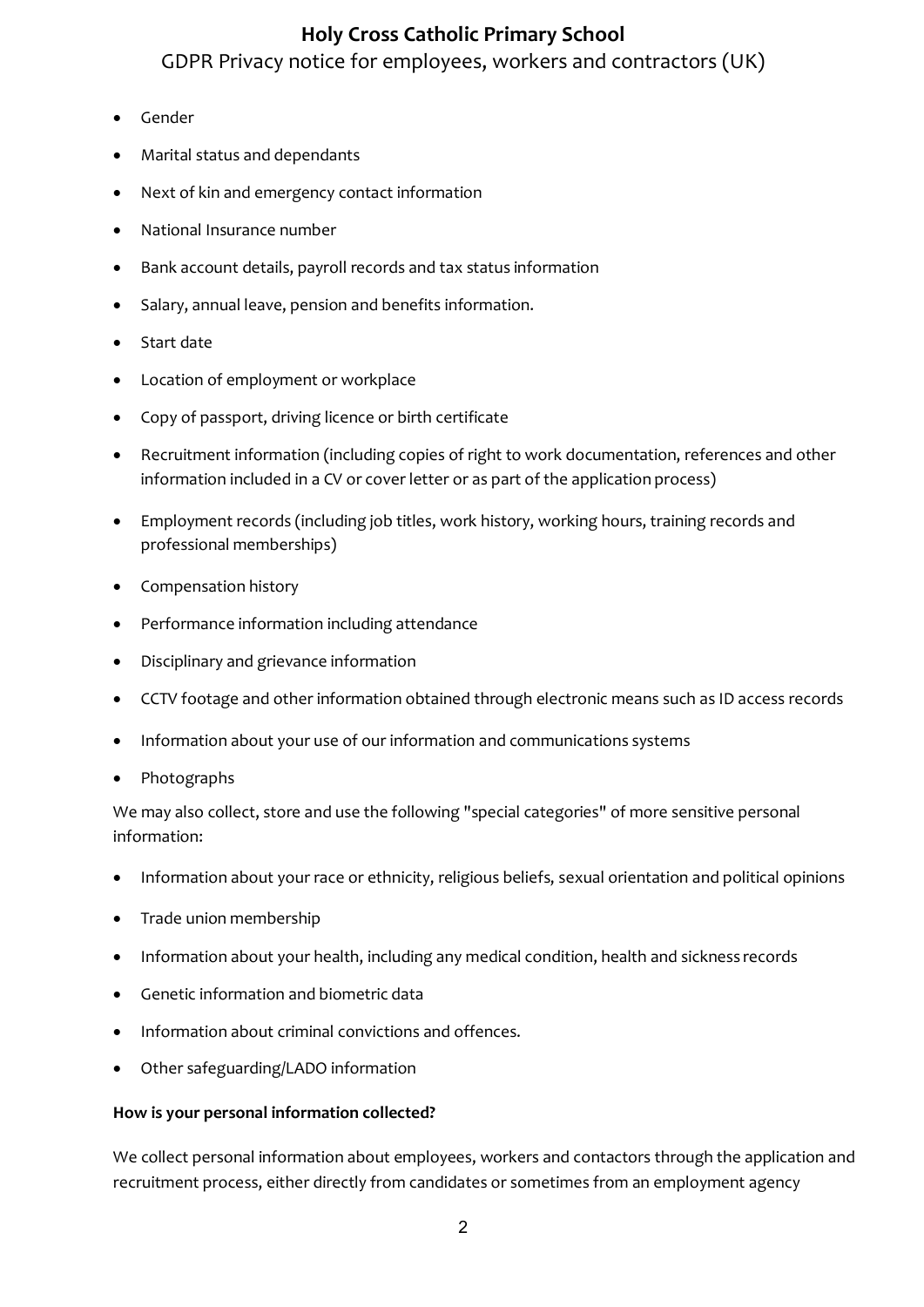or background check provider. We may sometimes collect additional information from third parties including former employers, credit reference agencies, DBS and professional regulatory bodies or other background check agencies

We will collect additional personal information in the course of job-related activities throughout the period of you working for us.

## **How we will use information about you**

We will only use your personal information when the law allows us to. Most commonly, we will use your personal information in the following circumstances:

1. Where we need to perform the contract we have entered into with you.

2. Where we need to comply with a legal obligation.

3. Where it is necessary for our legitimate interests (or those of a third party) and your interests and fundamental rights do not override those interests.

We may also use your personal information in the following situations, which are likely to be rare:

1. Where we need to protect your interests (or someone else's interests).

2. Where it is needed in the public interest [or for official purposes].

## **Situations in which we will use your personal information**

We need all the categories of information in the list above primarily to allow us to perform our contract with you[\*] and to enable us to comply with legal obligations[\*\*].. The situations in which we will process your personal information are listed below. [We have indicated by \*asterisks\* the purpose or purposes for which we are processing or will process your personal information, as well as indicating which categories of data are involved.

- Making a decision about your recruitment or appointment.
- Determining the terms on which you work for us
- Checking you are legally entitled to work in the UK
- Paying you and, if you are an employee, deducting tax and National Insurance contributions
- Providing the following benefits to you: Salary sacrifice such as cycle to work child care vouchers
- Liaising with your pension provider
- Administering the contract we have entered into with you
- Business management and planning, including accounting and auditing
- Conducting performance reviews, managing performance and determining performance requirements
- Making decisions about salary reviews and compensation
- Assessing qualifications for a particular job or task, including decisions about promotions
- Gathering evidence for possible grievance or disciplinary hearings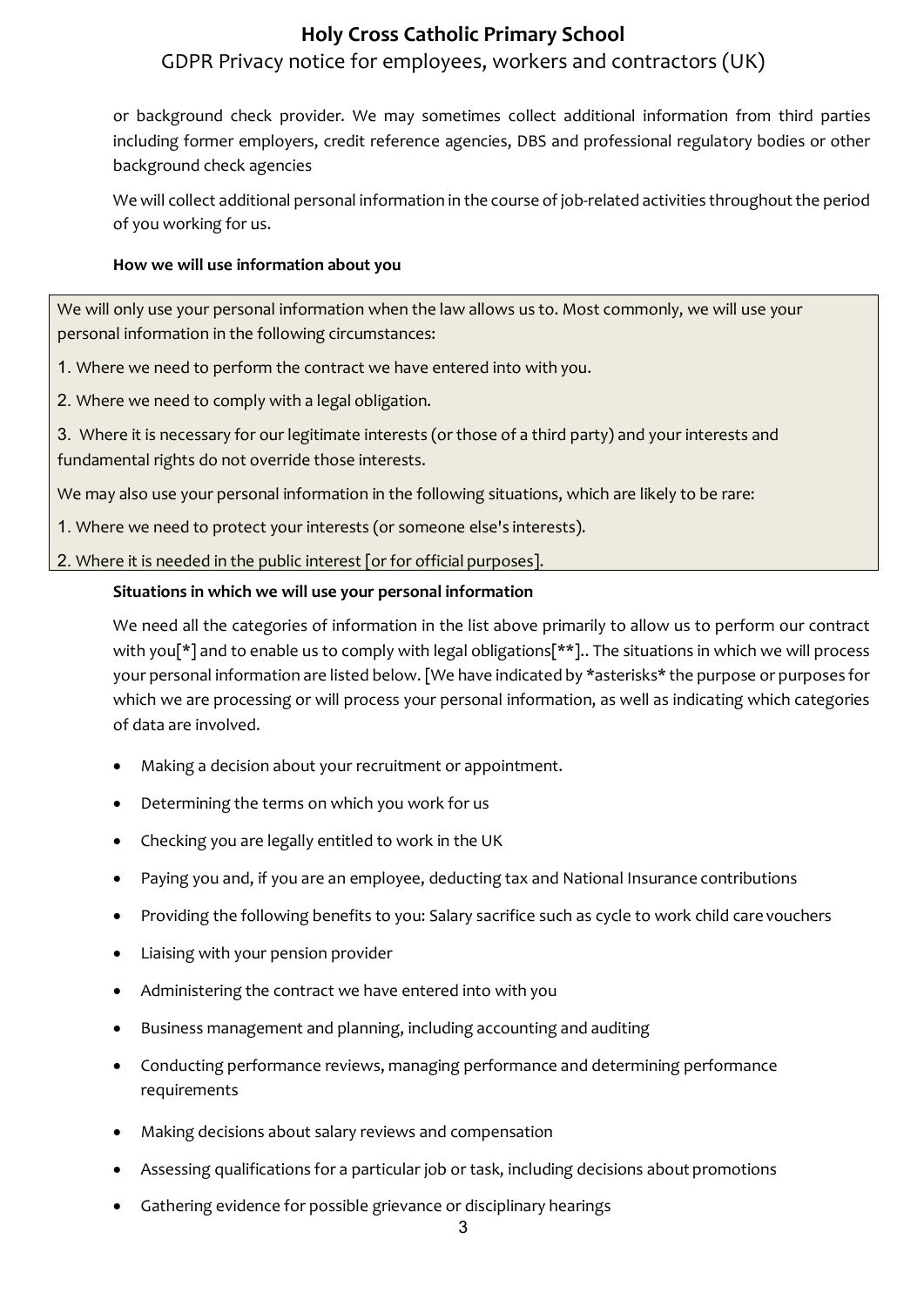- Making decisions about your continued employment or engagement
- Making arrangements for the termination of our working relationship
- Education, training and development requirements
- Dealing with legal disputes involving you, or other employees, workers and contractors, including accidents at work
- Ascertaining your fitness to work
- Managing sickness absence
- Complying with health and safety obligations
- To prevent fraud
- To monitor your use of our information and communication systems to ensure compliance with our IT policies
- To ensure network and information security, including preventing unauthorised access to our computer and electronic communications systems and preventing malicious softwaredistribution
- To conduct data analytics studies to review and better understand employee retention and attrition rates
- Equal opportunities monitoring

Some of the above grounds for processing will overlap and there may be several grounds which justify our use of your personal information.

### **If you fail to provide personal information**

If you fail to provide certain information when requested, we may not be able to perform the contract we have entered into with you (such as paying you or providing a benefit), or we may be prevented from complying with our legal obligations (such as to ensure the health and safety of our workers).

#### **Change of purpose**

We will only use your personal information for the purposes for which we collected it, unless we reasonably consider that we need to use it for another reason and that reason is compatible with the original purpose. If we need to use your personal information for an unrelated purpose, we will notify you and we will explain the legal basis which allows us to do so.

Please note that we may process your personal information without your knowledge or consent, in compliance with the above rules, where this is required or permitted by law.

#### **How we use particularly sensitive personal information**

"Special categories" of particularly sensitive personal information require higher levels of protection. We need to have further justification for collecting, storing and using this type of personal information. We may process special categories of personal information in the following circumstances:

1. In limited circumstances, with your explicit written consent.

2. Where we need to carry out our legal obligations and in line with our data protection policy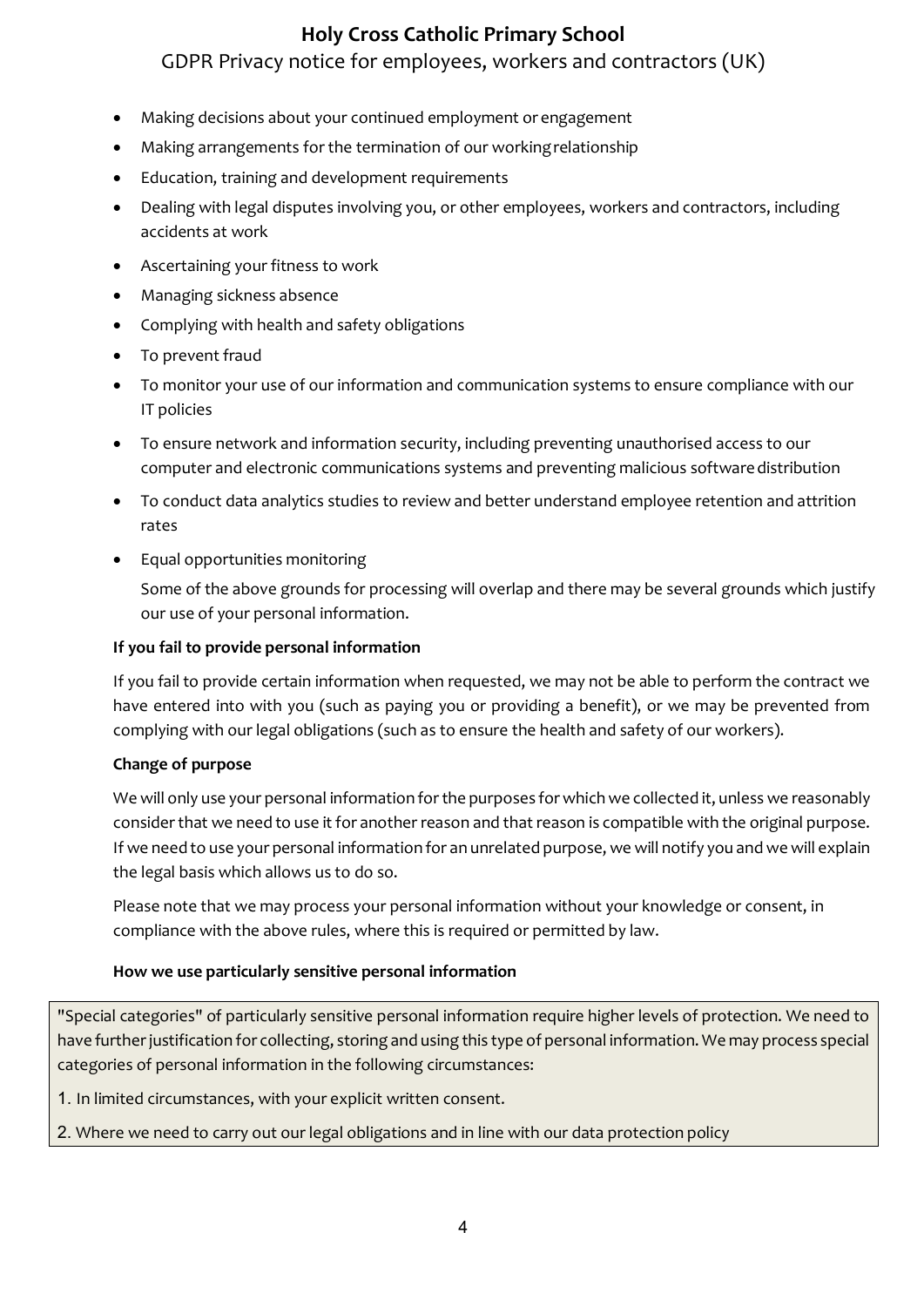3. Where it is needed in the public interest, such as for equal opportunities monitoring or in relation to our occupational pension scheme, and in line with our data protection policy.

4. Where it is needed to assess your working capacity on health grounds, subject to appropriate confidentiality safeguards.

Less commonly, we may process this type of information where it is needed in relation to legal claims or where it is needed to protect your interests (or someone else's interests) and you are not capable of giving your consent, or where you have already made the information public.

## **Our obligations as an employer**

We will use your particularly sensitive personal information in the following ways:

- We will use information relating to leaves of absence, which may include sickness absence or family related leaves, to comply with employment and other laws.
- We will use information about your physical or mental health, or disability status, to ensure your health and safety in the workplace and to assess your fitness to work, to provide appropriate workplace adjustments, to monitor and manage sickness absence and to administerbenefits.
- We will use information about your race or national or ethnic origin, religious, philosophical or moral beliefs, or your sexual life or sexual orientation, to ensure meaningful equal opportunity monitoring and reporting.
- We will use trade union membership information to pay trade union premiums, register the status of a protected employee and to comply with employment law obligations.

## **Do we need your consent?**

We do not need your consent if we use special categories of your personal information in accordance with our written policy to carry out our legal obligations or exercise specific rights in the field of employment law. In limited circumstances, we may approach you for your written consent to allow us to process certain particularly sensitive data. If we do so, we will provide you with full details of the information that we would like and the reason we need it, so that you can carefully consider whether you wish to consent. You should be aware that it is not a condition of your contract with us that you agree to any request for consent from us.

## **Information about criminal convictions**

We may only use information relating to criminal convictions where the law allows us to do so. This will usually be where such processing is necessary to carry out our obligations and provided we do so in line with our data protection policy.

Less commonly, we may use information relating to criminal convictions where it is necessary in relation to legal claims, where it is necessary to protect your interests (or someone else's interests) and you are not capable of giving your consent, or where you have already made the information public.

We envisage that we will hold information about criminal convictions.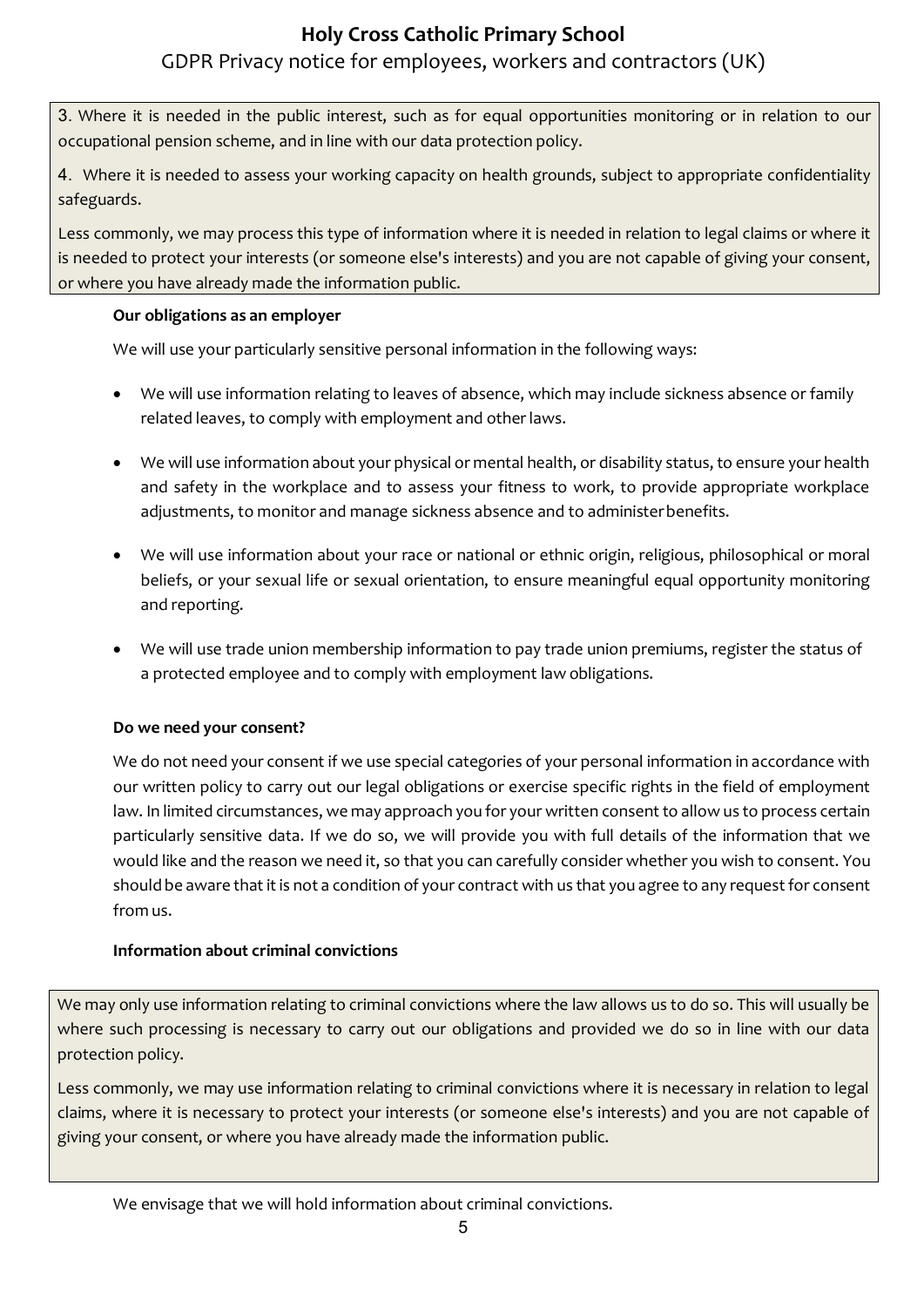We will only collect information about criminal convictions if it is appropriate given the nature of the role and where we are legally able to do so. Where appropriate, we will collect information about criminal convictions as part of the recruitment process or we may be notified of such information directly by you in the course of you working for us.

### **Automated decision-making**

Automated decision-making takes place when an electronic system uses personal information to make a decision without human intervention. We are allowed to use automated decision-making in the following circumstances:

1. Where we have notified you of the decision and given you 21 days to request a reconsideration.

2. Where it is necessary to perform the contract with you and appropriate measures are in place to safeguard your rights.

3. In limited circumstances, with your explicit written consent and where appropriate measures are in place to safeguard your rights.

If we make an automated decision on the basis of any particularly sensitive personal information, we must have either your explicit written consent or it must be justified in the public interest, and we must also put in place appropriate measures to safeguard your rights.

You will not be subject to decisions that will have a significant impact on you based solely on automated decision-making, unless we have a lawful basis for doing so and we have notified you.

We do not envisage that any decisions will be taken about you using automated means, however we will notify you in writing if this position changes.

#### **Data sharing**

We may have to share your data with third parties, including third-party service providers and other entities in the group.

We require third parties to respect the security of your data and to treat it in accordance with the law. We

may transfer your personal information outside the EU.

If we do, you can expect a similar degree of protection in respect of your personal information.

## **Why might you share my personal information with third parties?**

We will share your personal information with third parties where required by law, where it is necessary to administer the working relationship with you or where we have another legitimate interest in doing so.

## **Which third-party service providers process my personal information?**

"Third parties" includes third-party service providers (including contractors and designated agents) and other entities within our group. The following activities are carried out by third-party service providers: payroll, pension administration, benefits provision and administration, IT services.

#### **How secure is my information with third-party service providers and other entities in our group?**

All our third-party service providers and other entities in the group are required to take appropriate security measures to protect your personal information in line with our policies. We do not allow our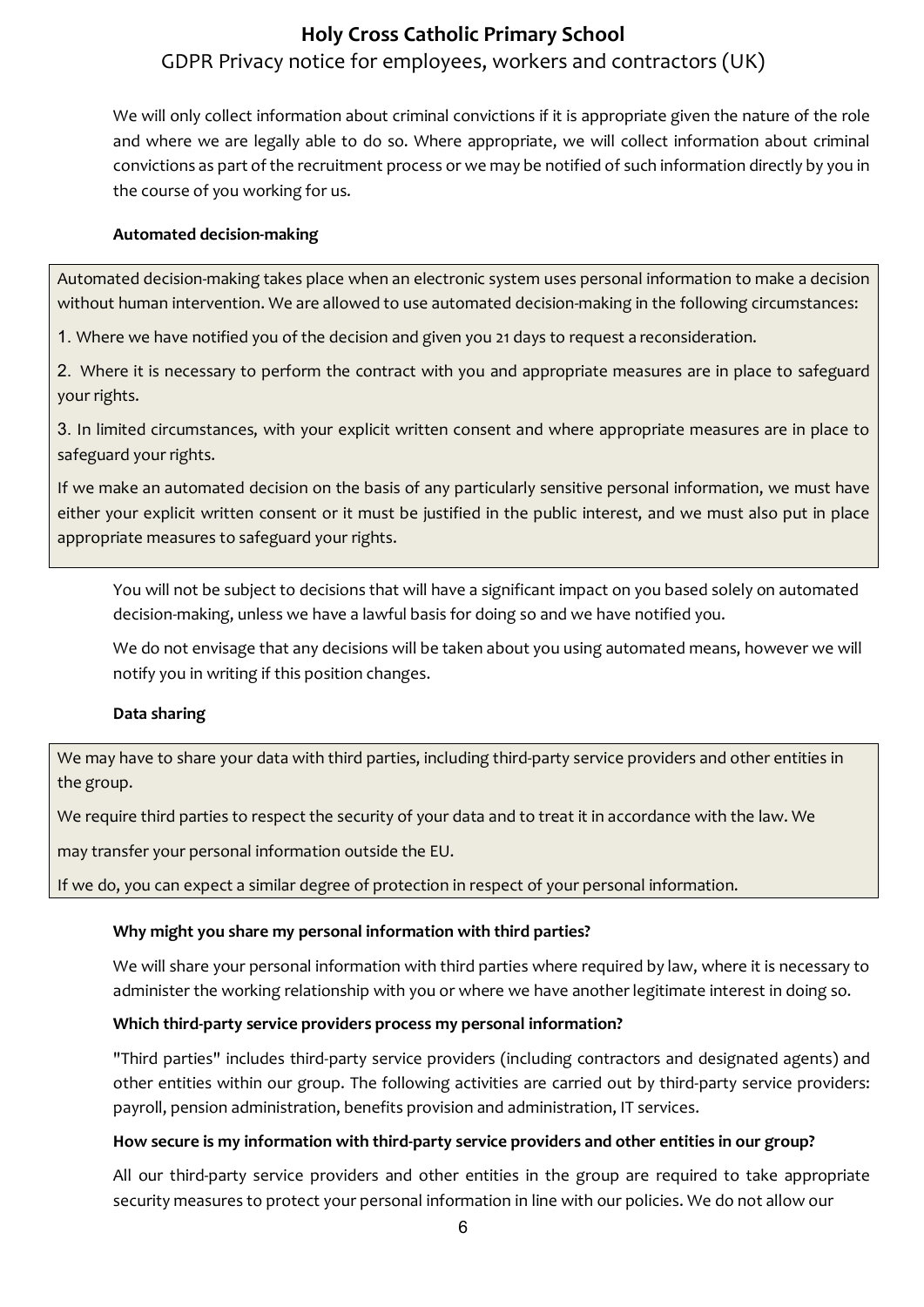third-party service providers to use your personal data for their own purposes. We only permit them to process your personal data for specified purposes and in accordance with our instructions.

## **What about other third parties?**

We may need to share your personal information with a regulator or to otherwise comply with the law.

### **Data security**

We have put in place measures to protect the security of your information. Details of these measures are available upon request and are on the internal drive.

Third parties will only process your personal information on our instructions and where they have agreed to treat the information confidentially and to keep it secure.

We have put in place appropriate security measures to prevent your personal information from being accidentally lost, used or accessed in an unauthorised way, altered or disclosed. In addition, we limit access to your personal information to those employees, agents, contractors and other third parties who have a business need to know. They will only process your personal information on our instructions and they are subject to a duty of confidentiality.

We have put in place procedures to deal with any suspected data security breach and will notify you and any applicable regulator of a suspected breach where we are legally required to do so.

#### **Data retention**

## **How long will you use my information for?**

We will only retain your personal information for as long as necessary to fulfil the purposes we collected it for, including for the purposes of satisfying any legal, accounting, or reporting requirements. Details of retention periods for different aspects of your personal information are available in our retention policy which is available from our office administrator or can be viewed on the internal drive. To determine the appropriate retention period for personal data, we consider the amount, nature, and sensitivity of the personal data, the potential risk of harm from unauthorised use or disclosure of your personal data, the purposes for which we process your personal data and whether we can achieve those purposes through other means, and the applicable legal requirements.

In some circumstances we may anonymise your personal information so that it can no longer be associated with you, in which case we may use such information without further notice to you. Once you are no longer an employee, worker or contractor of the company we will retain and securely destroy your personal information in accordance with our data retention policy and/or applicable laws and regulations.

#### **Rights of access, correction, erasure, and restriction**

#### **Your duty to inform us of changes**

It is important that the personal information we hold about you is accurate and current. Please keep us informed if your personal information changes during your working relationship with us.

## **Your rights in connection with personal information**

Under certain circumstances, by law you have the right to: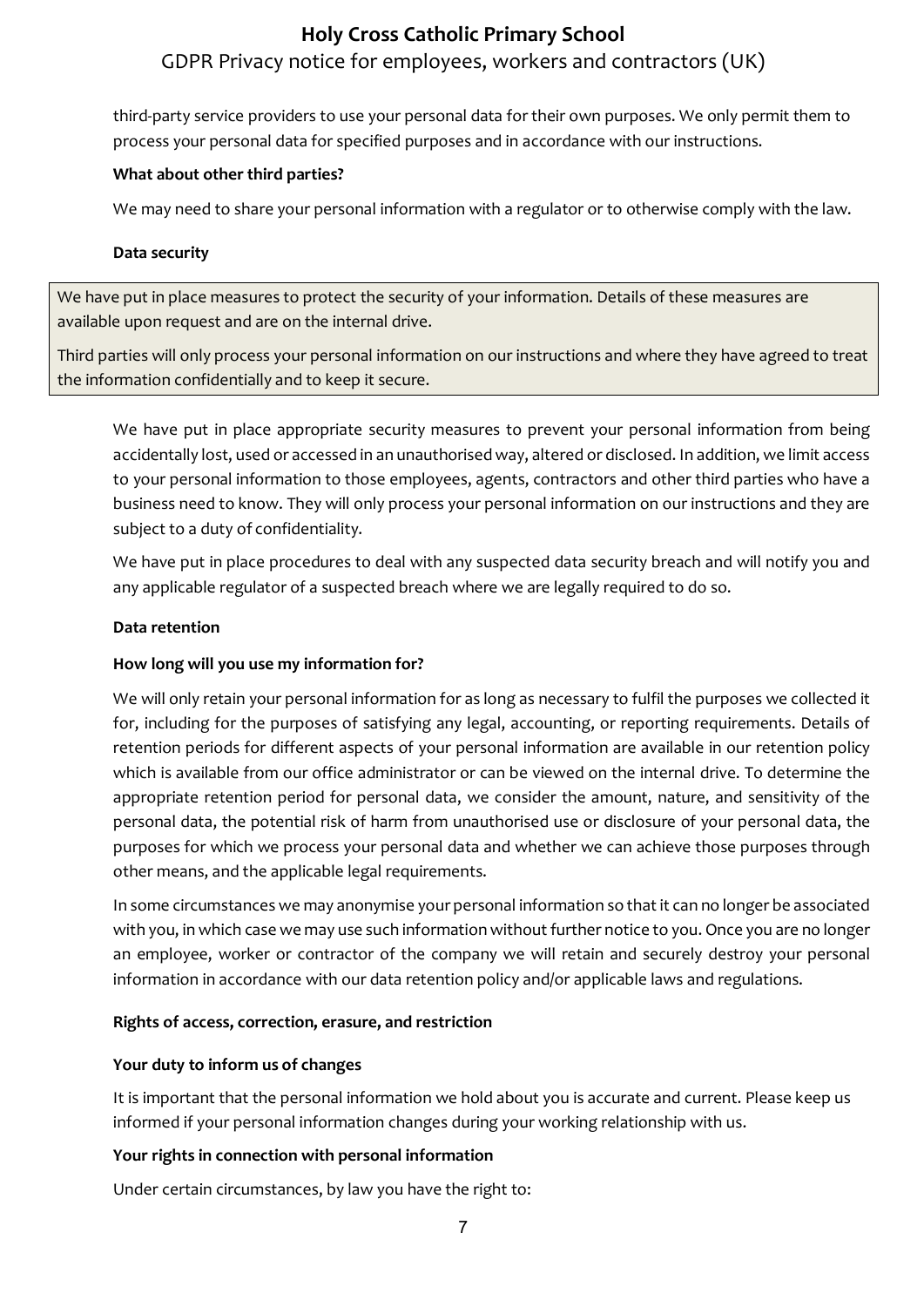- **Request access** to your personal information (commonly known as a "data subject access request"). This enables you to receive a copy of the personal information we hold about you and to check that we are lawfully processing it.
- **Request correction** of the personal information that we hold about you. This enables you to have any incomplete or inaccurate information we hold about you corrected.
- **Request erasure** of your personal information. This enables you to ask us to delete or remove personal information where there is no good reason for us continuing to process it. You also have the right to ask us to delete or remove your personal information where you have exercised your right to object to processing (see below).
- **Object to processing** of your personal information where we are relying on a legitimate interest (or those of a third party) and there is something about your particular situation which makes you want to object to processing on this ground. You also have the right to object where we are processing your personal information for direct marketing purposes.
- **Request the restriction of processing** of your personal information. This enables you to ask us to suspend the processing of personal information about you, for example if you want us to establish its accuracy or the reason for processing it.
- **Request the transfer** of your personal information to another party.

If you want to review, verify, correct or request erasure of your personal information, object to the processing of your personal data, or request that we transfer a copy of your personal information to another party, please contact human resources support team in writing.

#### **No fee usually required**

You will not have to pay a fee to access your personal information (or to exercise any of the other rights). However, we may charge a reasonable fee if your request for access is clearly unfounded or excessive. Alternatively, we may refuse to comply with the request in such circumstances.

## **What we may need from you**

We may need to request specific information from you to help us confirm your identity and ensure your right to access the information (or to exercise any of your other rights). This is another appropriate security measure to ensure that personal information is not disclosed to any person who has no right to receive it.

## **Right to withdraw consent**

In the limited circumstances where you may have provided your consent to the collection, processing and transfer of your personal information for a specific purpose, you have the right to withdraw your consent for that specific processing at any time. To withdraw your consent, please contact the School Business Manager. Once we have received notification that you have withdrawn your consent, we will no longer process your information for the purpose or purposes you originally agreed to, unless we have another legitimate basis for doing so in law.